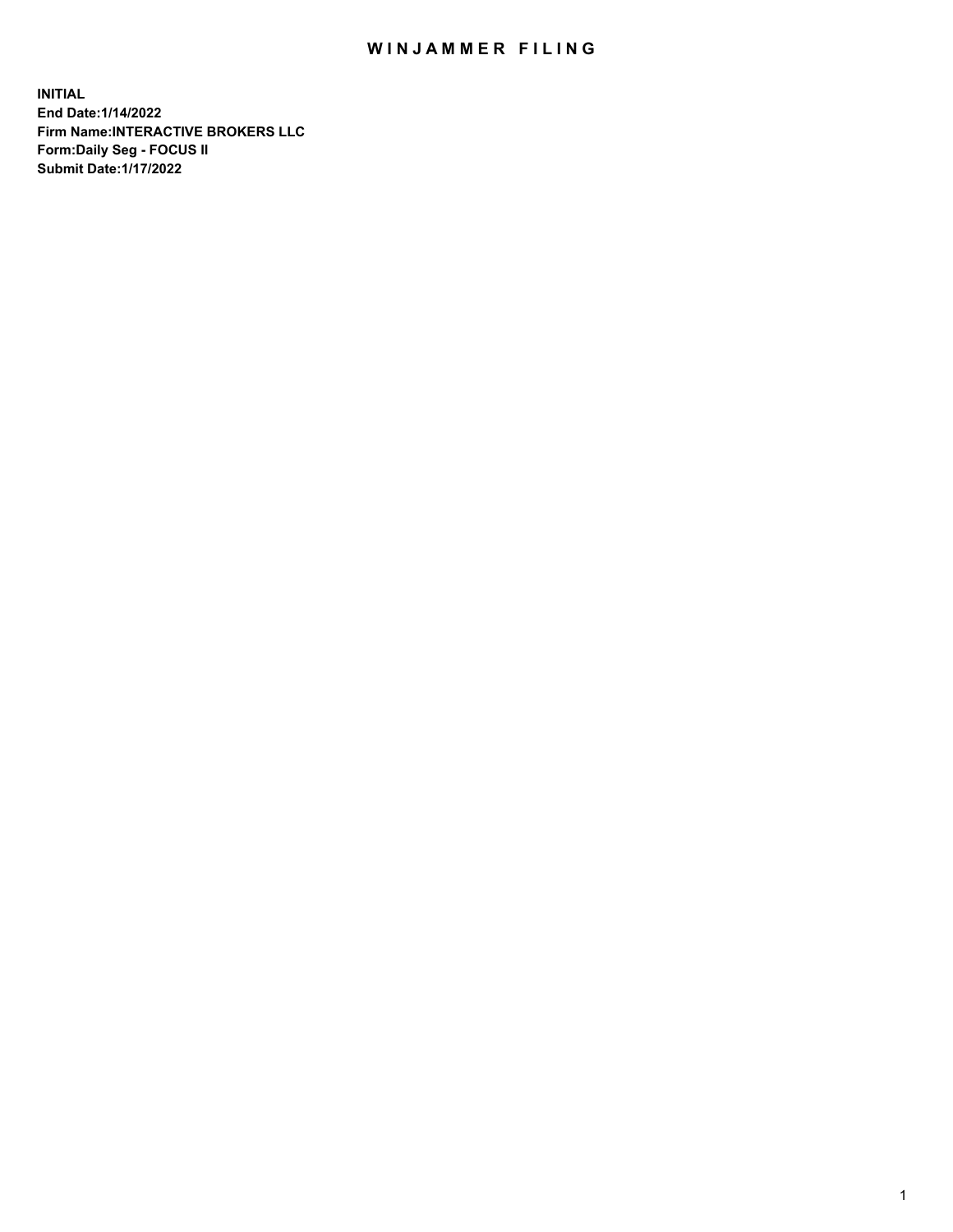**INITIAL End Date:1/14/2022 Firm Name:INTERACTIVE BROKERS LLC Form:Daily Seg - FOCUS II Submit Date:1/17/2022 Daily Segregation - Cover Page**

| Name of Company                                                                                                                                                                                                                                                                                                               | <b>INTERACTIVE BROKERS LLC</b>                                                                  |  |
|-------------------------------------------------------------------------------------------------------------------------------------------------------------------------------------------------------------------------------------------------------------------------------------------------------------------------------|-------------------------------------------------------------------------------------------------|--|
| <b>Contact Name</b>                                                                                                                                                                                                                                                                                                           | James Menicucci                                                                                 |  |
| <b>Contact Phone Number</b>                                                                                                                                                                                                                                                                                                   | 203-618-8085                                                                                    |  |
| <b>Contact Email Address</b>                                                                                                                                                                                                                                                                                                  | jmenicucci@interactivebrokers.c<br><u>om</u>                                                    |  |
| FCM's Customer Segregated Funds Residual Interest Target (choose one):<br>a. Minimum dollar amount: ; or<br>b. Minimum percentage of customer segregated funds required:% ; or<br>c. Dollar amount range between: and; or<br>d. Percentage range of customer segregated funds required between:% and%.                        | $\overline{\mathbf{0}}$<br>$\overline{\mathbf{0}}$<br>155,000,000 245,000,000<br>0 <sub>0</sub> |  |
| FCM's Customer Secured Amount Funds Residual Interest Target (choose one):<br>a. Minimum dollar amount: ; or<br>b. Minimum percentage of customer secured funds required:%; or<br>c. Dollar amount range between: and; or<br>d. Percentage range of customer secured funds required between:% and%.                           | $\overline{\mathbf{0}}$<br>$\overline{\mathbf{0}}$<br>80,000,000 120,000,000<br>0 <sub>0</sub>  |  |
| FCM's Cleared Swaps Customer Collateral Residual Interest Target (choose one):<br>a. Minimum dollar amount: ; or<br>b. Minimum percentage of cleared swaps customer collateral required:%; or<br>c. Dollar amount range between: and; or<br>d. Percentage range of cleared swaps customer collateral required between:% and%. | $\overline{\mathbf{0}}$<br>$\overline{\mathbf{0}}$<br>0 <sub>0</sub><br>0 <sub>0</sub>          |  |

Attach supporting documents CH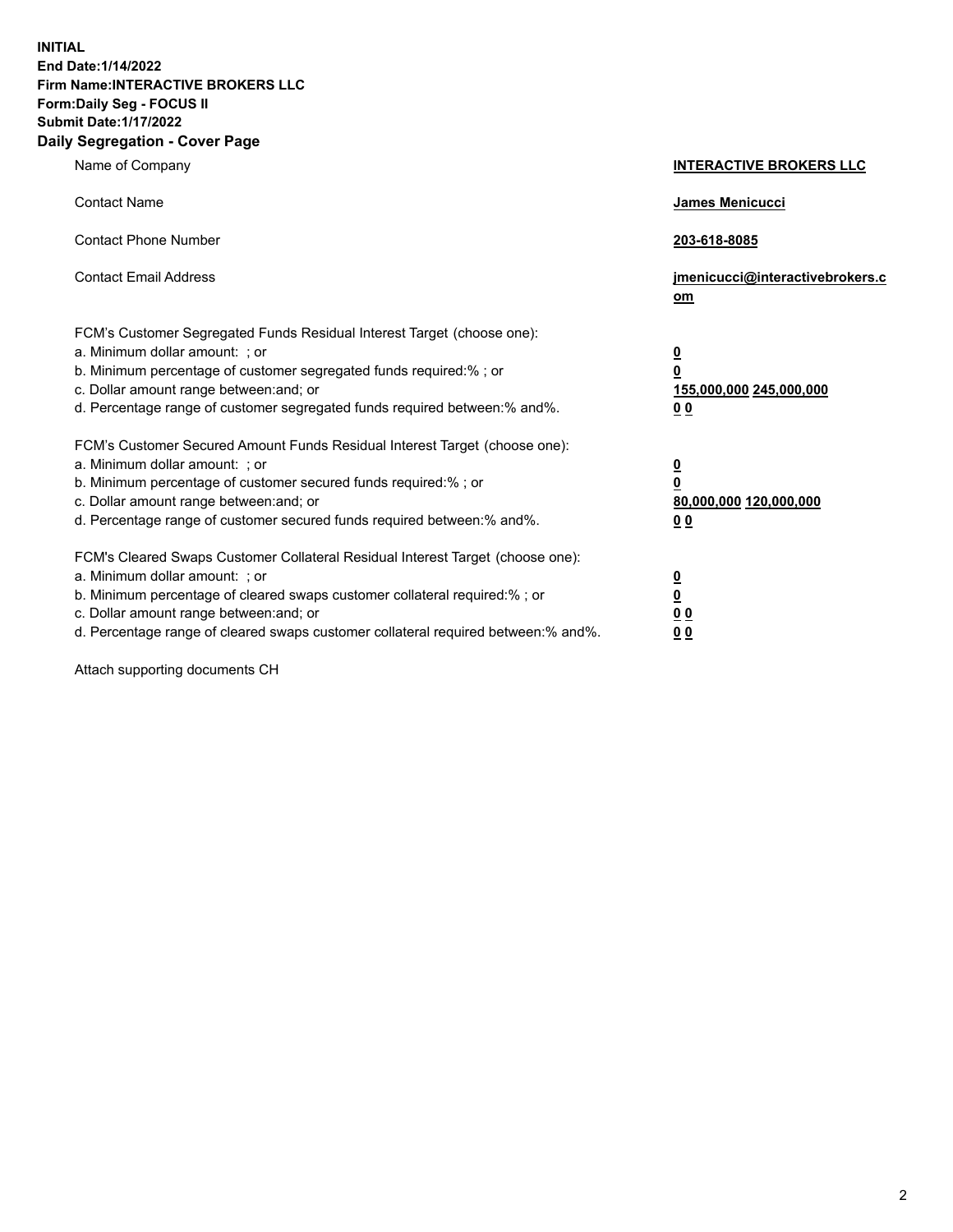**INITIAL End Date:1/14/2022 Firm Name:INTERACTIVE BROKERS LLC Form:Daily Seg - FOCUS II Submit Date:1/17/2022 Daily Segregation - Secured Amounts**

## Foreign Futures and Foreign Options Secured Amounts Amount required to be set aside pursuant to law, rule or regulation of a foreign government or a rule of a self-regulatory organization authorized thereunder **0** [7305] 1. Net ledger balance - Foreign Futures and Foreign Option Trading - All Customers A. Cash **-679,768,160** [7315] B. Securities (at market) **0** [7317] 2. Net unrealized profit (loss) in open futures contracts traded on a foreign board of trade **1,164,495,732** [7325] 3. Exchange traded options a. Market value of open option contracts purchased on a foreign board of trade **117,701** [7335] b. Market value of open contracts granted (sold) on a foreign board of trade **0** [7337] 4. Net equity (deficit) (add lines 1. 2. and 3.) **484,845,273** [7345] 5. Account liquidating to a deficit and account with a debit balances - gross amount **8,594** [7351] Less: amount offset by customer owned securities **0** [7352] **8,594** [7354] 6. Amount required to be set aside as the secured amount - Net Liquidating Equity Method (add lines 4 and 5) **484,853,867** [7355] 7. Greater of amount required to be set aside pursuant to foreign jurisdiction (above) or line 6. **484,853,867** [7360] FUNDS DEPOSITED IN SEPARATE REGULATION 30.7 ACCOUNTS 1. Cash in banks A. Banks located in the United States **96,209,320** [7500] B. Other banks qualified under Regulation 30.7 **0** [7520] **96,209,320** [7530] 2. Securities A. In safekeeping with banks located in the United States **299,571,000** [7540] B. In safekeeping with other banks qualified under Regulation 30.7 **0** [7560] **299,571,000** [7570] 3. Equities with registered futures commission merchants A. Cash **0** [7580] B. Securities **0** [7590] C. Unrealized gain (loss) on open futures contracts **0** [7600] D. Value of long option contracts **0** [7610] E. Value of short option contracts **0** [7615] **0** [7620] 4. Amounts held by clearing organizations of foreign boards of trade A. Cash **0** [7640] B. Securities **0** [7650] C. Amount due to (from) clearing organization - daily variation **0** [7660] D. Value of long option contracts **0** [7670] E. Value of short option contracts **0** [7675] **0** [7680] 5. Amounts held by members of foreign boards of trade A. Cash **-930,429,329** [7700] B. Securities **0** [7710] C. Unrealized gain (loss) on open futures contracts **1,157,555,908** [7720] D. Value of long option contracts **117,701** [7730] E. Value of short option contracts **0** [7735] **227,244,280** [7740] 6. Amounts with other depositories designated by a foreign board of trade **0** [7760] 7. Segregated funds on hand **0** [7765] 8. Total funds in separate section 30.7 accounts **623,024,600** [7770] 9. Excess (deficiency) Set Aside for Secured Amount (subtract line 7 Secured Statement Page 1 from Line 8) **138,170,733** [7380] 10. Management Target Amount for Excess funds in separate section 30.7 accounts **80,000,000** [7780] 11. Excess (deficiency) funds in separate 30.7 accounts over (under) Management Target **58,170,733** [7785]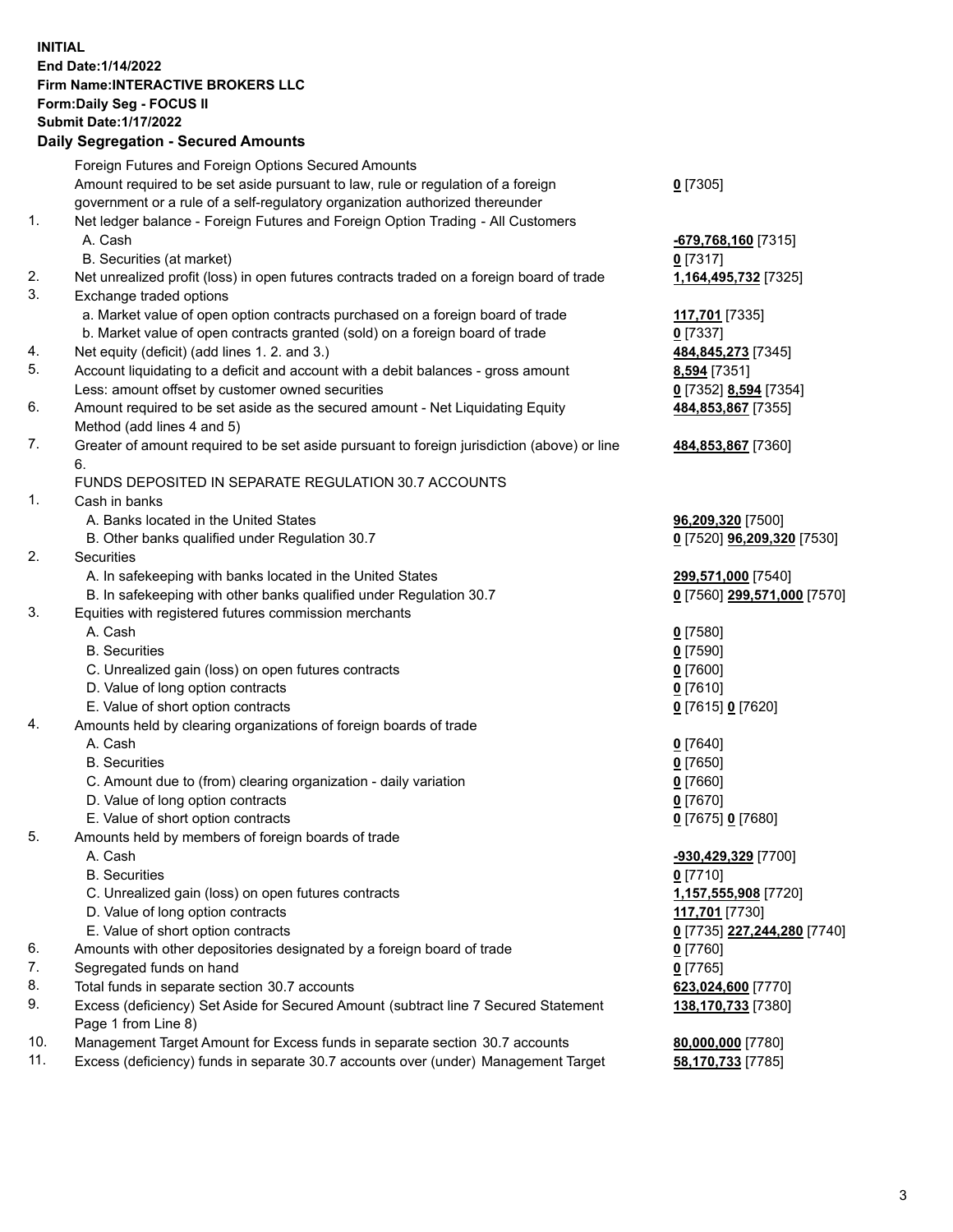**INITIAL End Date:1/14/2022 Firm Name:INTERACTIVE BROKERS LLC Form:Daily Seg - FOCUS II Submit Date:1/17/2022 Daily Segregation - Segregation Statement** SEGREGATION REQUIREMENTS(Section 4d(2) of the CEAct) 1. Net ledger balance A. Cash **7,553,700,537** [7010] B. Securities (at market) **0** [7020] 2. Net unrealized profit (loss) in open futures contracts traded on a contract market **209,192,438** [7030] 3. Exchange traded options A. Add market value of open option contracts purchased on a contract market **556,265,824** [7032] B. Deduct market value of open option contracts granted (sold) on a contract market **-487,292,018** [7033] 4. Net equity (deficit) (add lines 1, 2 and 3) **7,831,866,781** [7040] 5. Accounts liquidating to a deficit and accounts with debit balances - gross amount **1,042,239** [7045] Less: amount offset by customer securities **0** [7047] **1,042,239** [7050] 6. Amount required to be segregated (add lines 4 and 5) **7,832,909,020** [7060] FUNDS IN SEGREGATED ACCOUNTS 7. Deposited in segregated funds bank accounts A. Cash **1,110,055,941** [7070] B. Securities representing investments of customers' funds (at market) **4,479,014,185** [7080] C. Securities held for particular customers or option customers in lieu of cash (at market) **0** [7090] 8. Margins on deposit with derivatives clearing organizations of contract markets A. Cash **1,986,480,861** [7100] B. Securities representing investments of customers' funds (at market) **436,580,568** [7110] C. Securities held for particular customers or option customers in lieu of cash (at market) **0** [7120] 9. Net settlement from (to) derivatives clearing organizations of contract markets **22,291,247** [7130] 10. Exchange traded options A. Value of open long option contracts **556,265,824** [7132] B. Value of open short option contracts **-487,292,018** [7133] 11. Net equities with other FCMs A. Net liquidating equity **0** [7140] B. Securities representing investments of customers' funds (at market) **0** [7160] C. Securities held for particular customers or option customers in lieu of cash (at market) **0** [7170] 12. Segregated funds on hand **0** [7150] 13. Total amount in segregation (add lines 7 through 12) **8,103,396,608** [7180] 14. Excess (deficiency) funds in segregation (subtract line 6 from line 13) **270,487,588** [7190] 15. Management Target Amount for Excess funds in segregation **155,000,000** [7194] 16. Excess (deficiency) funds in segregation over (under) Management Target Amount Excess **115,487,588** [7198]